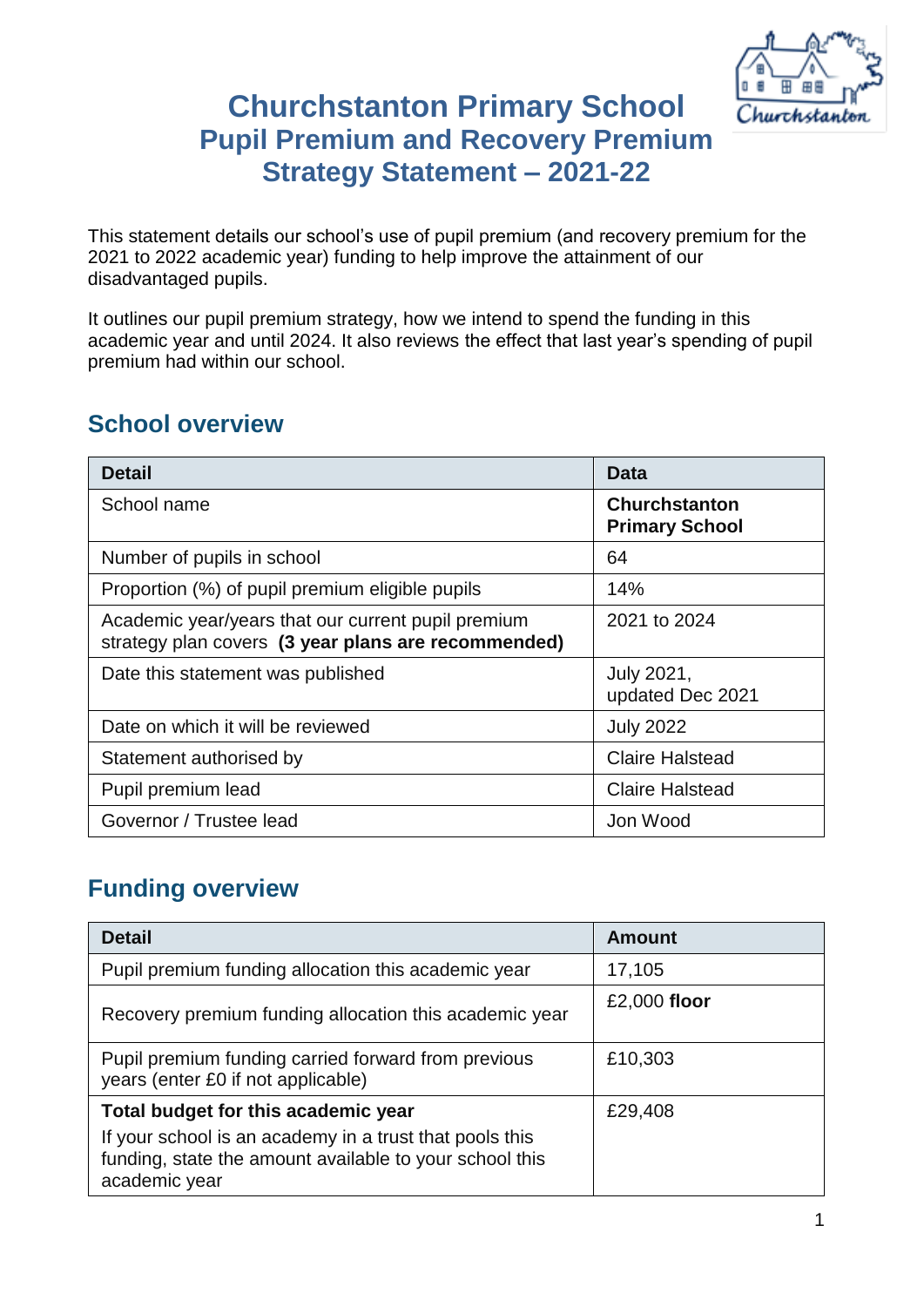# **Part A: Pupil premium strategy plan**

### **Statement of intent**

- *To ensure that our 'disadvantaged children' do not feel disadvantaged.*
- *To ensure that we provide excellent learning experiences and support our children to make good progress so that they have the potential to meet ARE (age related expectations) in all areas.*
- *To ensure that attendance is in line with non-PP pupils and meets or exceeds Somerset and National averages of 65%*
- *To assess any gaps in learning from the pandemic, and put in place strategies to support all children.*
- *To support our families so that they can best support their children – academically, socially and also looking after their wellbeing.*
- We intend to do the above, following our school values and aiming to build **respectful**, *responsible, resilient, risk-takers.*

## **Challenges**

This details the key challenges to achievement that we have identified among our disadvantaged pupils.

| <b>Challenge</b><br>number | <b>Detail of challenge</b>                                                                                                                          |
|----------------------------|-----------------------------------------------------------------------------------------------------------------------------------------------------|
|                            | Gaps in learning and lower entry level from poor or non-engagement during<br>remote learning and non-attendance when offered, through the pandemic. |
| $\overline{2}$             | Special educational needs and low ability of many of our PP pupils.                                                                                 |
| 3                          | Attainment at the end of KS1 for pupils is below the national average in Writing<br>for pupils who are eligible for the pupil premium.              |
| 4                          | Attainment at the end of KS2 for pupils is below the national average in Writing<br>for pupils who are eligible for the pupil premium.              |
| 5                          | Lack of engagement and support from home, for example; books not read,<br>shared or used at home, or lack of support with home learning.            |
| 6                          | Wellbeing issues as a result of prolonged absence, leading to low Self-<br>Confidence and Self-Esteem.                                              |
| 7                          | Family's personal and financial difficulties – CLA pupils, vulnerable families and<br>children.                                                     |

### **Intended outcomes**

This explains the outcomes we are aiming for **by the end of our current strategy plan**, and how we will measure whether they have been achieved.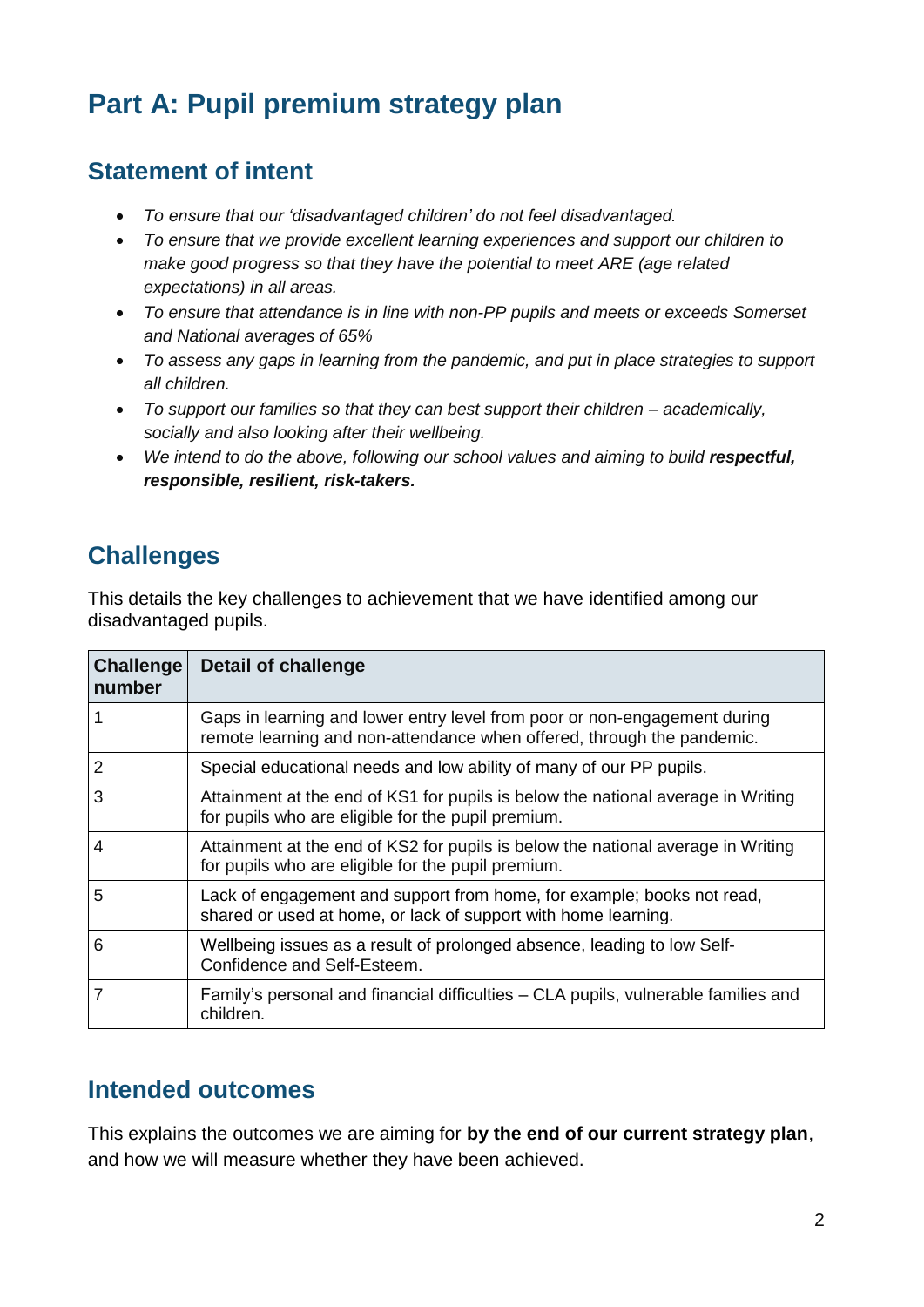| <b>Challenge</b><br>number | <b>Intended outcome</b>                                                                                                                                                                                                                                                          | <b>Success Criteria</b>                                                                               |
|----------------------------|----------------------------------------------------------------------------------------------------------------------------------------------------------------------------------------------------------------------------------------------------------------------------------|-------------------------------------------------------------------------------------------------------|
|                            | Children's gaps are identified and targeted<br>support is provided to support and bridge these<br>gaps in skills and knowledge.                                                                                                                                                  | Children achieving. Gaps,<br>assessed as 'closing'.                                                   |
| $\overline{2}$             | In all year groups, SEND/PP pupils make<br>progress that is in line with their peers - a result<br>of quality first teaching and targeted SEND<br>support intervention.                                                                                                          | PP progress data in line with<br>national.                                                            |
| 3 & 4                      | Progress rates for PP pupils to be sustained, in<br>line with non-PP pupils across school, in Reading,<br>Writing and Maths.<br>Attainment to be in line with national average.<br>This will be measured via whole school attainment<br>data using our internal tracking system. | PP Progress and attainment<br>data in line with non-PP and<br>national data.                          |
| 5                          | PP parents will engage more positively with the<br>school and will be better at supporting their<br>children at home with their learning.                                                                                                                                        | PP parents engaged, tell us<br>they feel enabled and<br>children being supported.                     |
| 6                          | Children are positive and happy about coming to<br>school, the learning they're doing and their<br>confidence and self-esteem improve.                                                                                                                                           | Children report that they are<br>happier. ELSA sessions<br>feedback.                                  |
| 7                          | Families are supported through Early Help<br>strategies and other appropriate professionals.                                                                                                                                                                                     | Successful TAF feedback<br>and families report being<br>supported and meeting goals<br>- PFSA & ELSA. |

# **Activity in this academic year**

This details how we intend to spend our pupil premium (and recovery premium funding) **this academic year** to address the challenges listed above.

#### **Teaching (for example, CPD, recruitment and retention)**

Budgeted cost: £8,550

| <b>Activity</b>                                                                                                                                            | <b>Evidence that supports</b><br>this approach | <b>Challenge</b><br>number(s)<br>addressed |
|------------------------------------------------------------------------------------------------------------------------------------------------------------|------------------------------------------------|--------------------------------------------|
| Ensure that relevant staff are trained to deliver<br>NELI and that a dedicated space is made<br>available and resourced for KS1 language<br>interventions. | NELI ( $+4$ months $-$ EEF<br>Toolkit)         | 1, 3                                       |
| Develop strong affiliation to an accredited<br>Phonics scheme and work with the English Hub<br>to strengthen Phonics provision across the<br>school.       | English Hub St Peter's<br><b>Bristol</b>       | 1, 3                                       |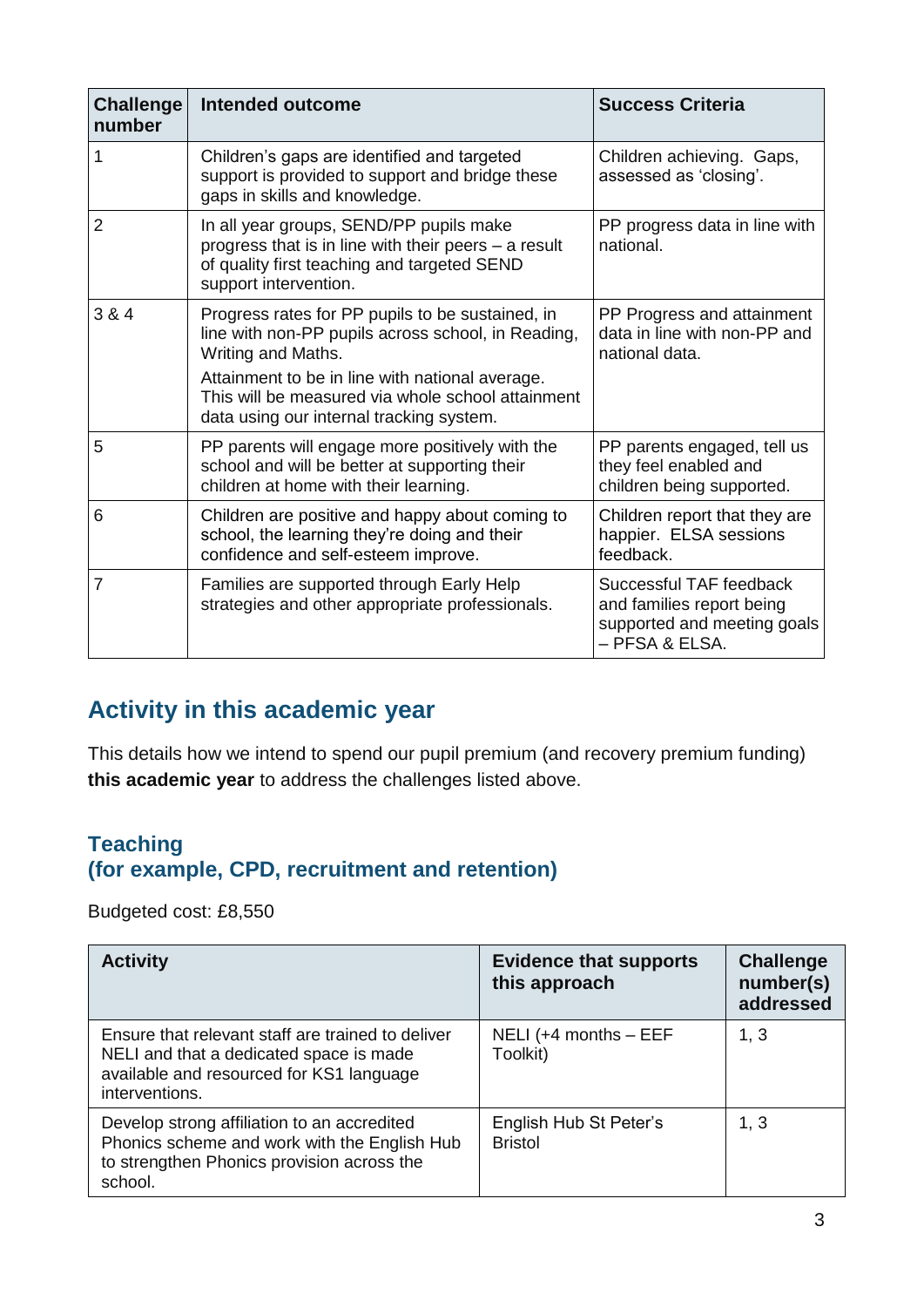| Continue to develop the following teaching<br>strategies in all classes within school based on<br>Rosenshine Principles and EEF Research:<br>Feedback - to ensure that the feedback<br>provided to all pupils is instant and<br>effective.<br>Pre teaching – to continue<br>Retrieval - to continue | Feedback (+6 months - EEF<br>Toolkit)              | 1, 2, 3, 4 |
|-----------------------------------------------------------------------------------------------------------------------------------------------------------------------------------------------------------------------------------------------------------------------------------------------------|----------------------------------------------------|------------|
| To raise attainment through providing enriching<br>experiences across the curriculum through:                                                                                                                                                                                                       | Arts participation (+3 months)<br>$-$ EEF Toolkit) | 1, 2, 6, 7 |
| Specialist Sport coaches and Music<br>teachers to develop pupils' skills in sport,<br>art, music and dance.                                                                                                                                                                                         | Sports participation (+3)<br>months - EEF Toolkit) |            |
| Ensure pupil receive high quality Arts<br>experiences                                                                                                                                                                                                                                               |                                                    |            |
| Subsidising of trips including visits to<br>theatre, galleries and funding residential<br>for PP                                                                                                                                                                                                    |                                                    |            |
| Extension of Music tuition to ensure the<br>full NC for music is taught to all pupils.<br>(Additional time releases class teachers<br>to pre-teach or "trouble shoot" with<br>individuals on a weekly basis.)                                                                                       |                                                    |            |

### **Targeted academic support**

# **(for example, tutoring, one-to-one support structured interventions)**

Budgeted cost: £4,750

| <b>Activity</b>                                                                                                                                                                                                       | <b>Evidence that supports</b><br>this approach                                                                                                                                                   | <b>Challenge</b><br>number(s)<br>addressed |
|-----------------------------------------------------------------------------------------------------------------------------------------------------------------------------------------------------------------------|--------------------------------------------------------------------------------------------------------------------------------------------------------------------------------------------------|--------------------------------------------|
| To raise attainment by ensuring that all pupils<br>receive challenging and engaging Quality First<br>Teaching (QFT) to meet their needs.                                                                              | DFE report: supporting the<br>attainment of disadvantaged<br>pupils: Articulating success and<br>good practice. Nov 2015<br>identifies QFT as the key to<br>ensuring PP pupils make<br>progress. | 1, 2, 3, 4                                 |
| PP pupils will be supported in order to make<br>accelerated progress and a higher % will attain<br>ARE and GD by the end of the year.                                                                                 | One to one tuition $+5$ months<br>(EEF Toolkit)<br>Small group tuition +4<br>months (EEF Toolkit)                                                                                                | 3, 4                                       |
| Phonics teaching in EYFS/Y1 in smaller groups<br>Embed use of NELI to support spoken word &<br>vocabulary development and spelling issues for<br>all disadvantaged pupils falling behind age<br>related expectations. | Phonics (+4 months)<br>Early Years interventions (+5<br>months - EEF Toolkit)                                                                                                                    | 3, 4                                       |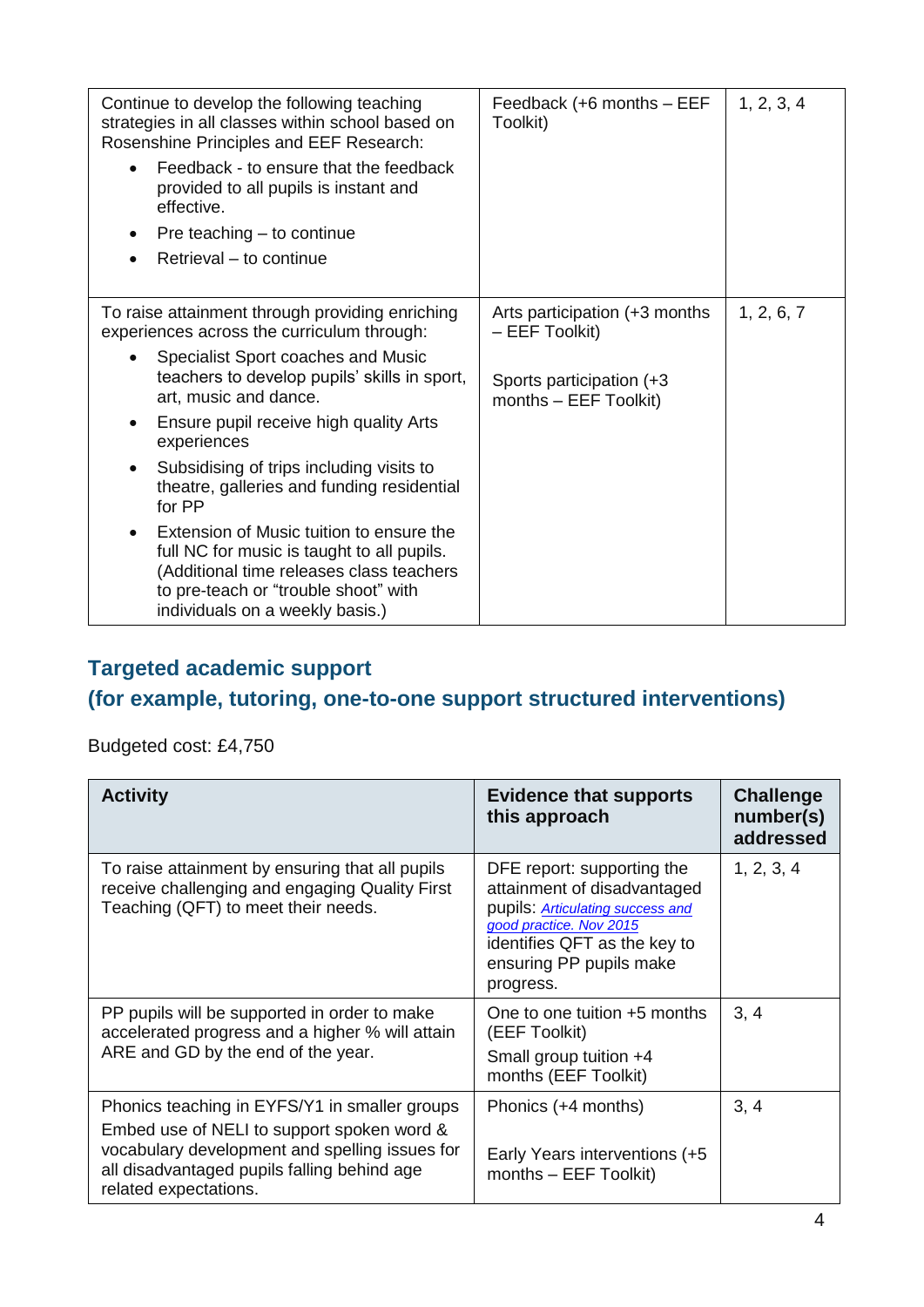| Reading comprehension<br>strategies (+6 months)                                                                                     | 3, 4, 5, 7 |
|-------------------------------------------------------------------------------------------------------------------------------------|------------|
| Metacognition.<br>(+7 months – EEF Toolkit)                                                                                         | 3, 4, 6    |
| Small group tuition +4<br>months (EEF Toolkit)                                                                                      | 1, 3, 4    |
| Small group tuition +4<br>months (EEF Toolkit)                                                                                      | 1, 3, 4, 6 |
| One to one tuition (+5<br>months)<br>Mastery Learning (+5<br>months)<br>Small group tuition (+4)<br>months)<br>Feedback (+8 months) | 1, 3, 4    |
|                                                                                                                                     |            |

## **Wider strategies (for example, related to attendance, behaviour, wellbeing)**

### Budgeted cost: £10,300

| <b>Activity</b>                                                                                                                                                                                                                                                                                                                                                                                                                                                                      | <b>Evidence that supports</b><br>this approach                                                                                                                   | <b>Challenge</b><br>number(s)<br>addressed |
|--------------------------------------------------------------------------------------------------------------------------------------------------------------------------------------------------------------------------------------------------------------------------------------------------------------------------------------------------------------------------------------------------------------------------------------------------------------------------------------|------------------------------------------------------------------------------------------------------------------------------------------------------------------|--------------------------------------------|
| Children with specific attendance, behavioural<br>and wellbeing needs are supported through<br>specific interventions and children<br>experiencing barriers to learning will be<br>identified and the following support given:<br>Forest School / Mindfulness sessions<br>Breakfast/ETC club provision<br>ELSA - 1:1 Pastoral support around<br>emotions and behaviour<br>Play therapy sessions<br><b>Sports Provision</b><br>Music tuition<br>Behaviour reward<br>Lunchtime support | Social and Emotional learning<br>+4 months (EEF Toolkit)<br>Behaviour interventions +3<br>months (EEF Toolkit Sports<br>Participation +2 months (EEF<br>Toolkit) | 5, 6, 7                                    |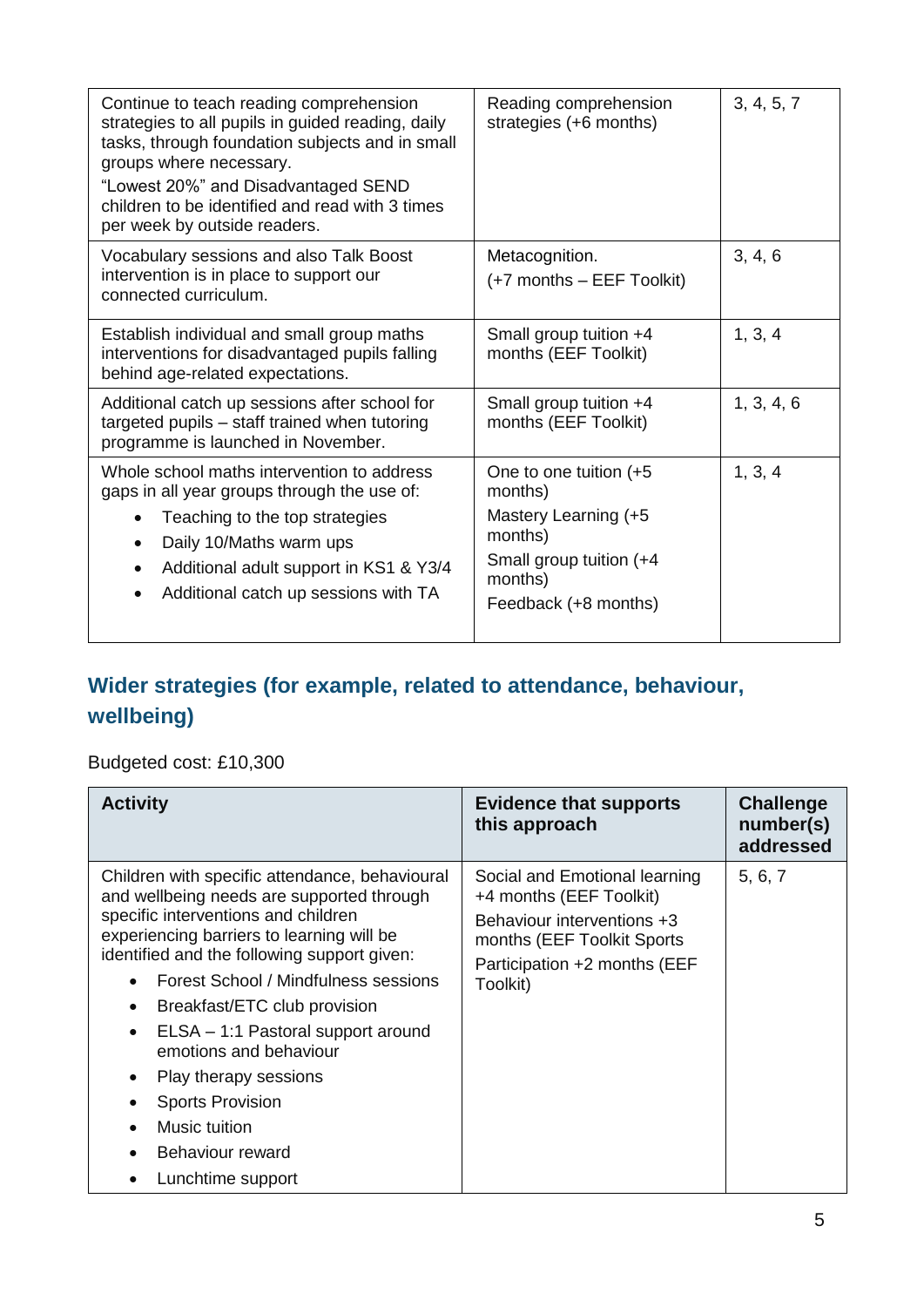| Improve Attendance and ensure whole school<br>attendance remains above 96%<br>Specifically focus in on PP attendance with<br>the following strategies:<br>Attendance to be on the agenda at<br>$\bullet$<br>Parents' Evenings for all<br>First day calls<br>$\bullet$<br>Referrals to EWO for pupils at risk of<br>$\bullet$<br>becoming 'Persistent Absentees'<br>Termly attendance rewards<br>$\bullet$<br>Weekly Golden Gnome award for best<br>$\bullet$<br>class attendance | DFE research project (2016)<br>showed that pupils with no<br>absence are 1.3 times more<br>likely to achieve EXS or above,<br>and 3.1 times more likely to<br>achieve GD or above, than<br>pupils who missed 10-15 per<br>cent of all sessions. | 5, 6, 7 |
|----------------------------------------------------------------------------------------------------------------------------------------------------------------------------------------------------------------------------------------------------------------------------------------------------------------------------------------------------------------------------------------------------------------------------------------------------------------------------------|-------------------------------------------------------------------------------------------------------------------------------------------------------------------------------------------------------------------------------------------------|---------|
| Build on our PP children's social and cultural<br>capital and to give them access to life<br>enriching experiences through:<br>PP pupils encouraged to take part in<br>$\bullet$<br>extra-curricular clubs and ensuring we<br>provide wider experiences and<br>opportunities to enrich their<br>understanding.<br>Ensure all PP pupils are able to<br>$\bullet$<br>engage and take part in residential<br>and trips.                                                             | The Sutton Trust recommends<br>that schools' pupil premium<br>money could be used to offer<br>experiences to those who need<br>them most. Creating Cultural<br>Capital (2015)                                                                   | 5, 6, 7 |
| Parents feel more well informed and<br>empowered to support their children through:<br>1:1 family meetings / workshops<br>$\bullet$<br>Class sharing of learning through<br>$\bullet$<br>Google Classroom and Sharing<br>Assemblies<br>Starting the parents' Sharing<br>$\bullet$<br>Assembly after half term (COVID<br>permitting)                                                                                                                                              | Parental engagement +2<br>months (EEF Toolkit)                                                                                                                                                                                                  | 6, 5, 7 |

# **Total budgeted cost: £23,600**

Carry forward of £5808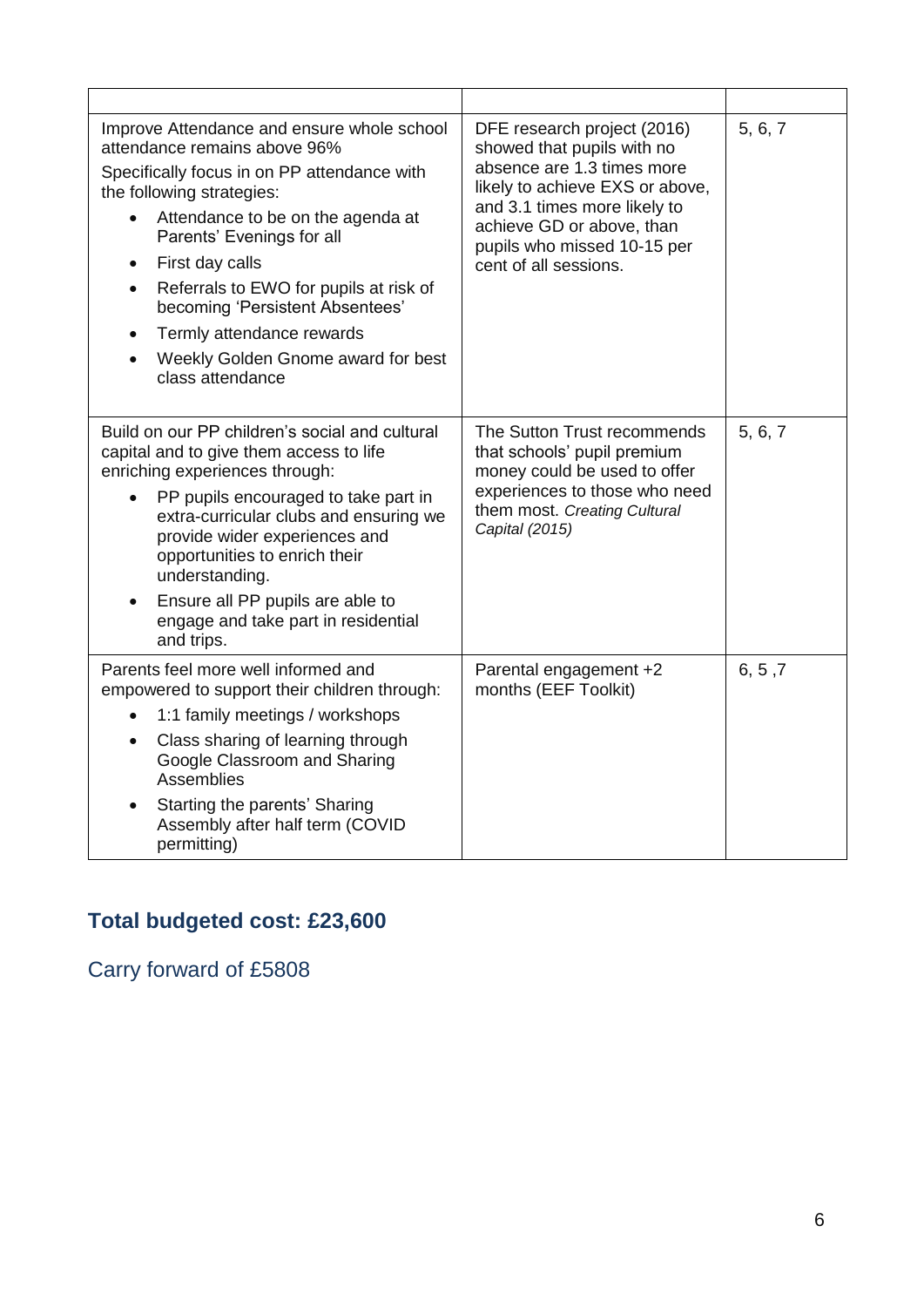# **Part B: Review of outcomes in the previous academic year**

# **Pupil premium strategy outcomes**

This details the impact that our pupil premium activity had on pupils in the 2020 to 2021 academic year.

| <b>Measure</b> | <b>Score</b>                 |
|----------------|------------------------------|
| Reading        | $TA - 9$ EXS out of 10 - 90% |
| Writing        | TA - 6 EXS out of 10 - 60%   |
| Maths          | TA - 9 EXS out of 10 - 90 %  |
| RWM            | TA - 60%                     |

| <b>Measure</b>                                      | <b>Score</b><br><b>RWM</b> | <b>Score</b><br>Reading | <b>Score</b><br>Writing | <b>Score</b><br><b>Maths</b> |
|-----------------------------------------------------|----------------------------|-------------------------|-------------------------|------------------------------|
| Meeting expected standard at KS2<br>(Only 2 pupils) | TA - 0%                    | 50%                     | 50%                     | 50%                          |
| Achieving high standard at KS2<br>(only 2 pupils)   | TA - 0%                    | $0\%$                   | 0%                      | 0%                           |

| <b>Activity</b>                                                                                                                                                                                                                                 | <b>Impact and Evidence</b>                                                                                                                                                                              |
|-------------------------------------------------------------------------------------------------------------------------------------------------------------------------------------------------------------------------------------------------|---------------------------------------------------------------------------------------------------------------------------------------------------------------------------------------------------------|
| Ensure that all staff are trained to deliver school<br>phonics effectively and ensure that a connective<br>curriculum is in place with vocabulary introduced.<br>1-1 sessions for catch up                                                      | Letters and Sounds Phonics<br>programme is in place but is not yet<br>accredited. Phonics CPD will now<br>need to be repeated in the light of<br>the DfE requiring schools to use<br>accredited schemes |
|                                                                                                                                                                                                                                                 | Vocabulary material has started to<br>be developed but we'll need to do<br>this further in PDMs or on Inset days<br>and further CPD.                                                                    |
| Ensure staff are available and have resources for 3<br>sessions 1-1 going over the 'White Rose Revision<br>Unit' and 'Precision Teaching' of Key Skills as<br>additional. Also ensure staff are planning for pre<br>teaching weekly objectives. | Interventions were only possible<br>after Lockdown as the target<br>children (PP children not at ARE)<br>did not attend.                                                                                |
|                                                                                                                                                                                                                                                 | There is still a gap between this<br>cohort and their peers, which will<br>need addressing in September.                                                                                                |
| Ensuring staff use evidence-based whole-class<br>teaching interventions<br>The potential lower entry level in September due to<br>Coronavirus.                                                                                                  | Interventions only possible after<br>Lockdown as the target children (PP<br>children not at ARE) did not attend.                                                                                        |